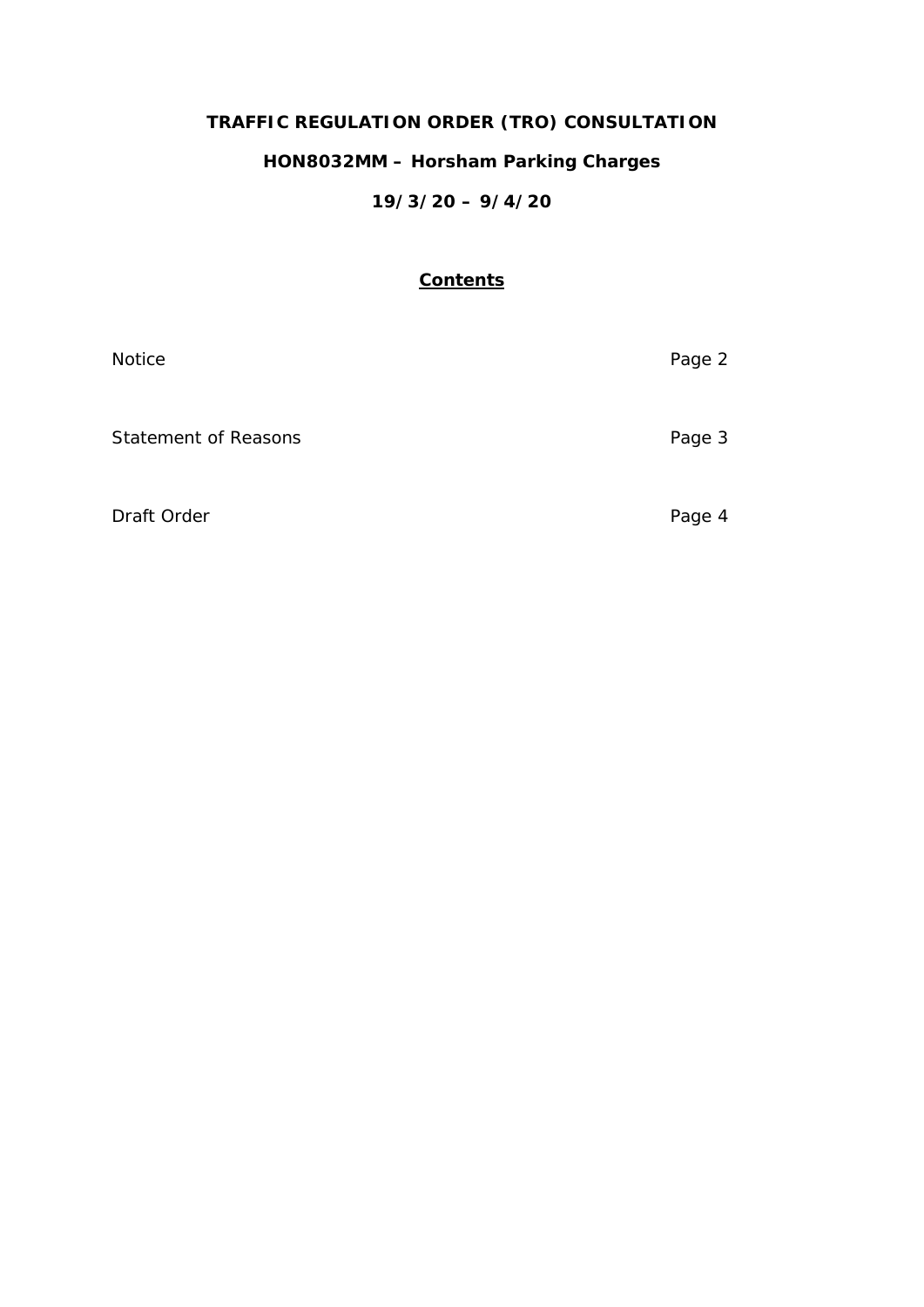### **West Sussex County Council ((Horsham District) (Parking Places & Traffic Regulation) (Consolidation No.2) Order 2006)**

## **(Parking Charges Amendment and Consolidation) Order 2020**

NOTICE is hereby given that West Sussex County Council proposes to make a permanent Traffic regulation Order under the provisions of the Road Traffic Regulation Act 1984, the effect of which will be to amend the Horsham District parking order to set new charges for 6-month parking permits, to allow electronic parking permits to be sold at a future date and to introduce a discount for residents' permits sold for use in low emission vehicles.

The Order also consolidates the existing schedules of parking charges in the Horsham District parking order for housekeeping purposes. This part of the Order makes no changes to any parking charges in Horsham District.

Full details of the proposals in this notice can be viewed on our website at [www.westsussex.gov.uk.](http://www.westsussex.gov.uk/) The website includes a response form for any comments or objections.

The documents may also be inspected at County Hall Chichester, during normal office hours, and at Horsham Library, Lower Tanbridge Way, Horsham during normal library opening hours.

Any comments or objections about the proposal must be received before 9 April 2020. These may be submitted via the response form on the website mentioned above, by email to [tro.team@westsussex.gov.uk](mailto:tro.team@westsussex.gov.uk) or in writing to TRO Team, West Sussex County Council, The Grange, Tower Street, Chichester, PO19 1RH. For legal reasons, only correspondence including a full name and address will be considered. Please quote reference HON8032-MM in all correspondence.

Dated this 19th day of March 2020. Director of Law & Assurance, County Hall, Chichester.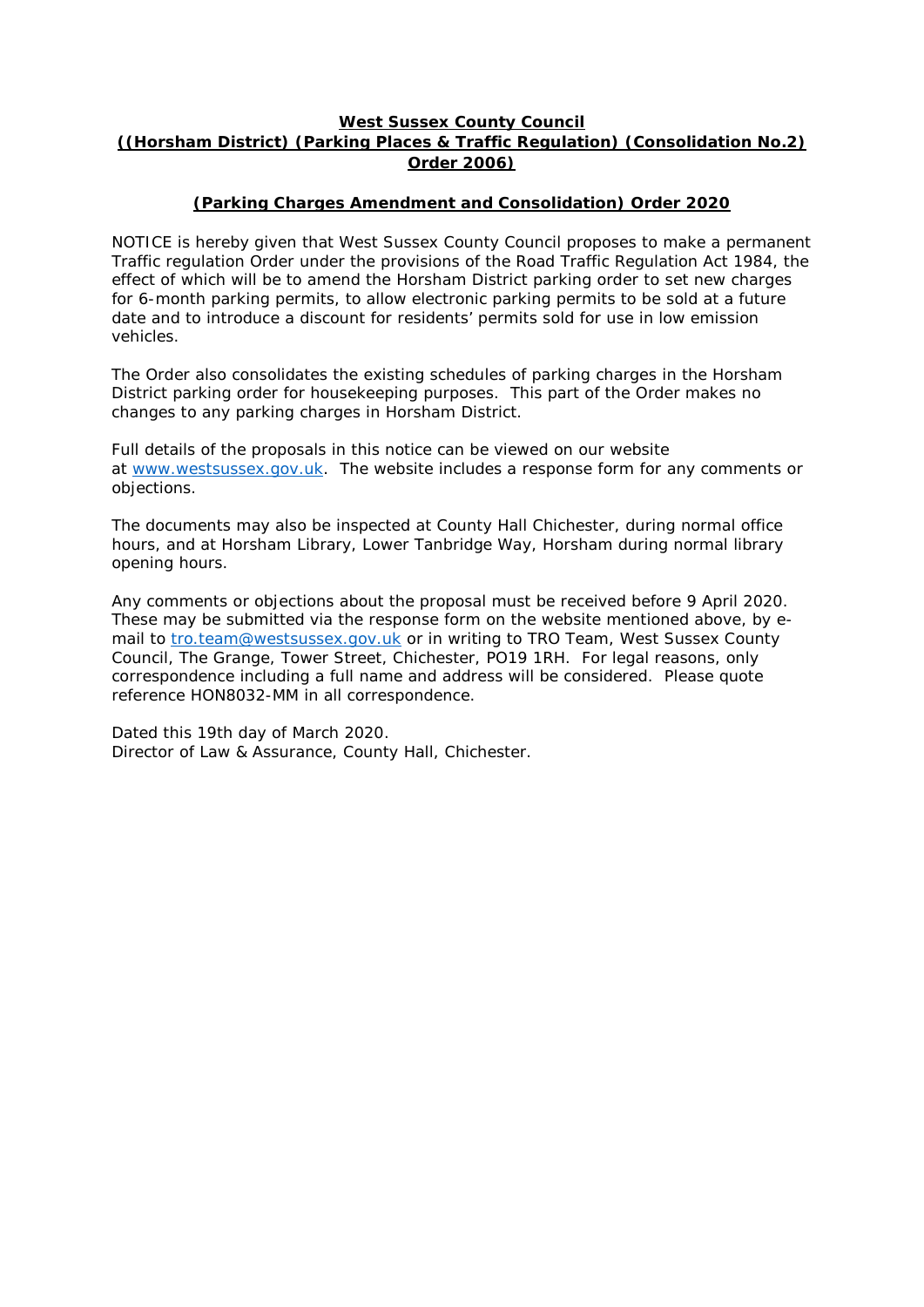### **West Sussex County Council ((Horsham District) (Parking Places & Traffic Regulation) (Consolidation No.2) Order 2006)**

## **(Parking Charges Amendment and Consolidation) Order 2020**

#### **Statement of Reasons for Proposing to Make the Order**

West Sussex County Council proposes to make a permanent Traffic Regulation Order that will set new charges for 6-month parking permits, alter the Articles of the Horsham District Parking Order to allow electronic parking permits to be sold at a future date and to introduce a discount for residents' permits sold for use in low emission vehicles.

The Order also consolidates the existing schedules of parking charges in the Horsham District parking order for housekeeping purposes. This part of the Order makes no changes to any parking charges in Horsham District.

West Sussex County Council's 2019/20 review of parking restrictions identified that residents' permits are increasingly being sold for 6-month periods at half the cost of the annual permit charge. Selling 6-month permits involves an increase in administration costs and to cover this it is proposed to formalise the sale of 6 month permits, with a small uplift in cost.

As the above change requires a modification to the parking order for Horsham District, the opportunity is also being taken to insert new Articles that will allow parking permits to be issued electronically, using similar technology to that which replaced paper tax disks in vehicles. Moving to such a system will not be done immediately but it is expected to be gradually introduced throughout West Sussex in the next few years.

The review of the Order will also introduce a discount to permit costs for low emission vehicles, in support of WSCC's policy on encouraging the use of such vehicles.

The remaining parts of the proposed Order consolidate the other charges for on-street parking in Horsham District. Parking charges in Horsham District have been reviewed annually since the original parking Order was introduced in 2010, with changes often introduced by separate notice. Consolidating these charges into the latest version of the Order is a housekeeping exercise intended to make the Order, and subsequent charging reviews easier to administer and clearer to the public.

Director of Law & Assurance 5 March 2020 HON8032-MM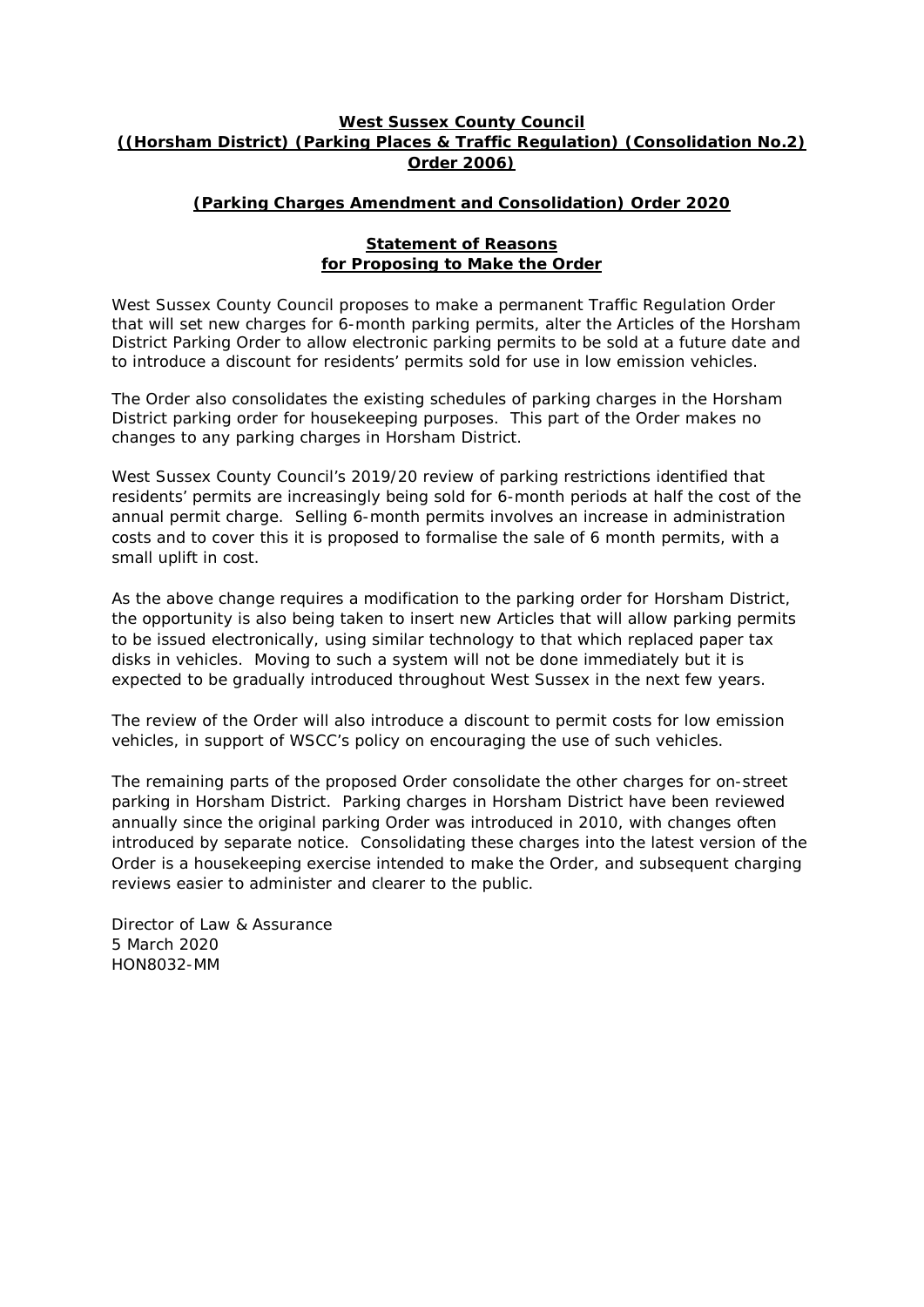### **WEST SUSSEX COUNTY COUNCIL ((HORSHAM DISTRICT) (PARKING PLACES & TRAFFIC REGULATION) (CONSOLIDATION NO.2) ORDER 2006)**

## **(PARKING CHANGES AMENDMENT AND CONSOLIDATION) ORDER 2020**

West Sussex County Council in exercise of their powers under Sections 1 (a) 2 (1) and (2), 4 (2), 45. 46. 49 and 53 and Part IV of Schedule 9 of the Road Traffic Regulation Act 1984 ("the Act") as amended and of all other enabling powers and after consultation with the Chief Officer of Police in accordance with Part III of Schedule 9 to the Act hereby make the following Order: -

- 1. The Order shall come into operation on the \*\*\*\*\* day of \*\*\*\*\* 2020 and may be cited as "West Sussex County Council) ((Horsham District) (Parking Places & Traffic Regulation) (Consolidation No.2) Order 2006) (Parking Charges Amendment and Consolidation) Order 2020".
- 2. In this Order "Base Order" shall mean the West Sussex County Council (Horsham District) (Parking Places & Traffic Regulation) (Consolidation No.2) Order 2006.
- 3. The Base Order is hereby amended by inserting into Article 3.1 the terms of interpretation specified in the First Schedule to This Order.
- 4. The Base Order is hereby amended by the insertion of additional Articles, numbered 43 and 44 as specified in the Second Schedule to This Order.
- 5. The Base Order is hereby amended be the deletion of its Second Schedule and its replacement with the text contained in the Third Schedule to This Order.

### **FIRST SCHEDULE Additional Terms of Interpretation**

"Low Emission Vehicle" means a vehicle with CO2 emissions of less than 50g/km and which can travel at least 112km (70 miles) without any emissions at all.

"Virtual Permit" means a permit which is issued by the issuing authority to the permit holder electronically as an alternative to a paper permit.

## **SECOND SCHEDULE Additional Articles**

## **Virtual Permits**

43. The issuing authority may issue any permit specified by this order as a virtual permit.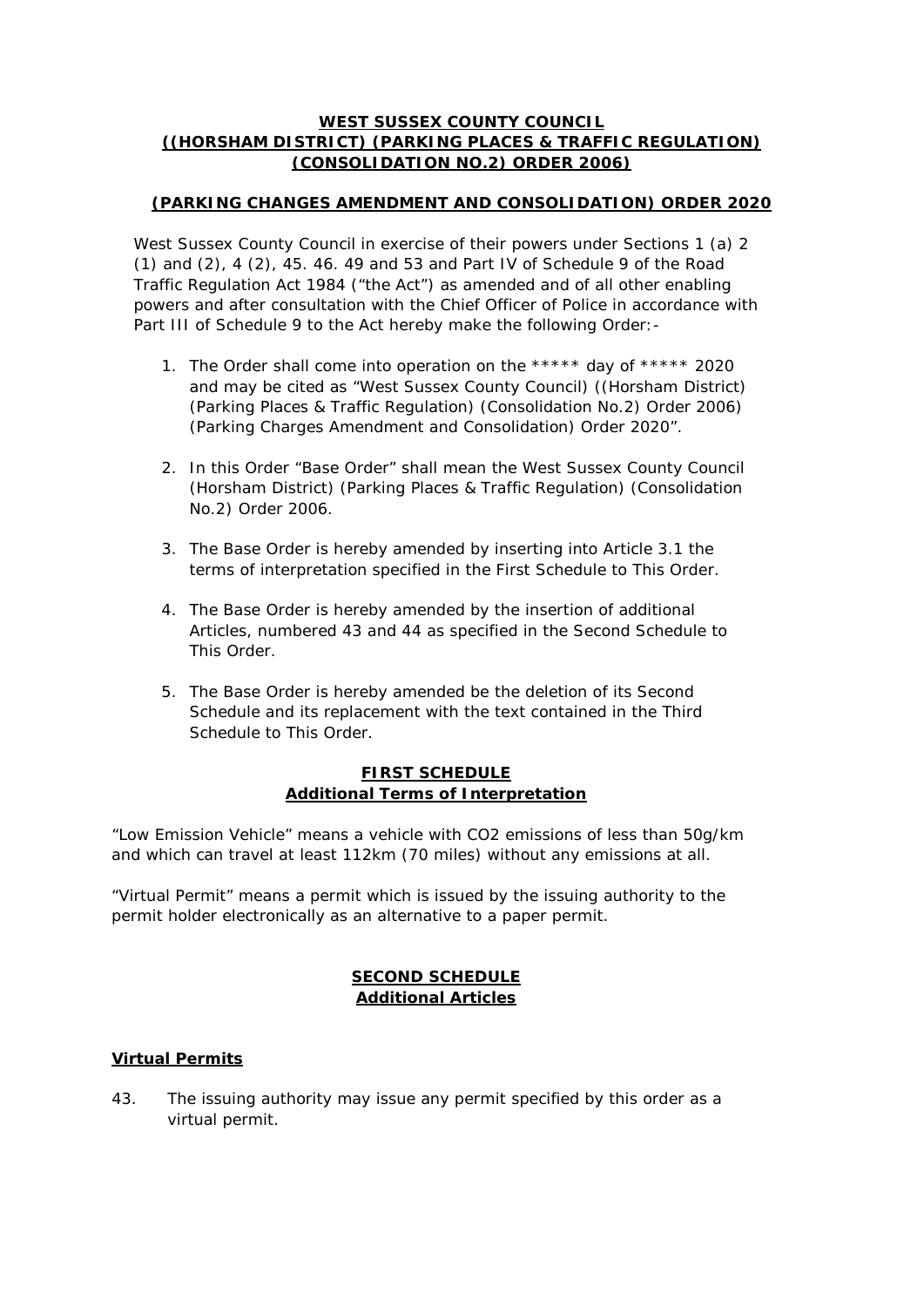44. Where a valid virtual permit is held in respect of a vehicle parked in a parking place for permit holders, no contravention of this Order shall occur for failing to display a permit in the relevant vehicle.

## **THIRD SCHEDULE Replacement Second Schedule to Base Order:**

## **SECOND SCHEDULE Charges and Tariffs**

### **COST OF PERMITS**

Billingshurst Controlled Parking Zone

| 1 <sup>st</sup> Resident Permit (12 Months) | £22.00  |
|---------------------------------------------|---------|
| 1 <sup>st</sup> Resident Permit (6 Months)  | £12.00  |
| Subsequent Resident Permit (12 Months)      | £44.00  |
| Subsequent Resident Permit (6 Months)       | £24.00  |
| Non-Resident Permit (12 Months)             | £165.00 |
| Non-Resident Permit (6 Months)              | £87.00  |
| Residents' Visitors' Permits:               |         |
| 2 Hours                                     | £0.45   |
| Traders Permits (12 Months)                 | £117.00 |
| Traders Permits (6 Months)                  | £62.00  |
| Doctors Permits (12 Months)                 | £117.00 |
| Doctors Permits (6 Months)                  | £62.00  |

Horsham Controlled Parking Zone

| 1 <sup>st</sup> Resident Permit (12 Months) | £44.00  |
|---------------------------------------------|---------|
| 1 <sup>st</sup> Resident Permit (6 Months)  | £24.00  |
| Subsequent Resident Permit (12 Months)      | £88.00  |
| Subsequent Resident Permit (6 Months)       | £48.00  |
| Non-Resident Permit (12 Months)             | £275.00 |
| Non-Resident Permit (6 Months)              | £145.00 |
| Residents' Visitors' Permits (All Zones):   |         |
| 2 Hours                                     | £0.45   |
| Residents' Visitors' Permits (Zone A Only)  |         |
| Daily:                                      | £2.70   |
| Weekly                                      | £16.20  |
| Traders Permits (12 Months)                 | £213.00 |
| Traders Permits (6 Months)                  | £112.00 |
| Doctors Permits (12 Months)                 | £213.00 |
| Doctors Permits (6 Months)                  | £112.00 |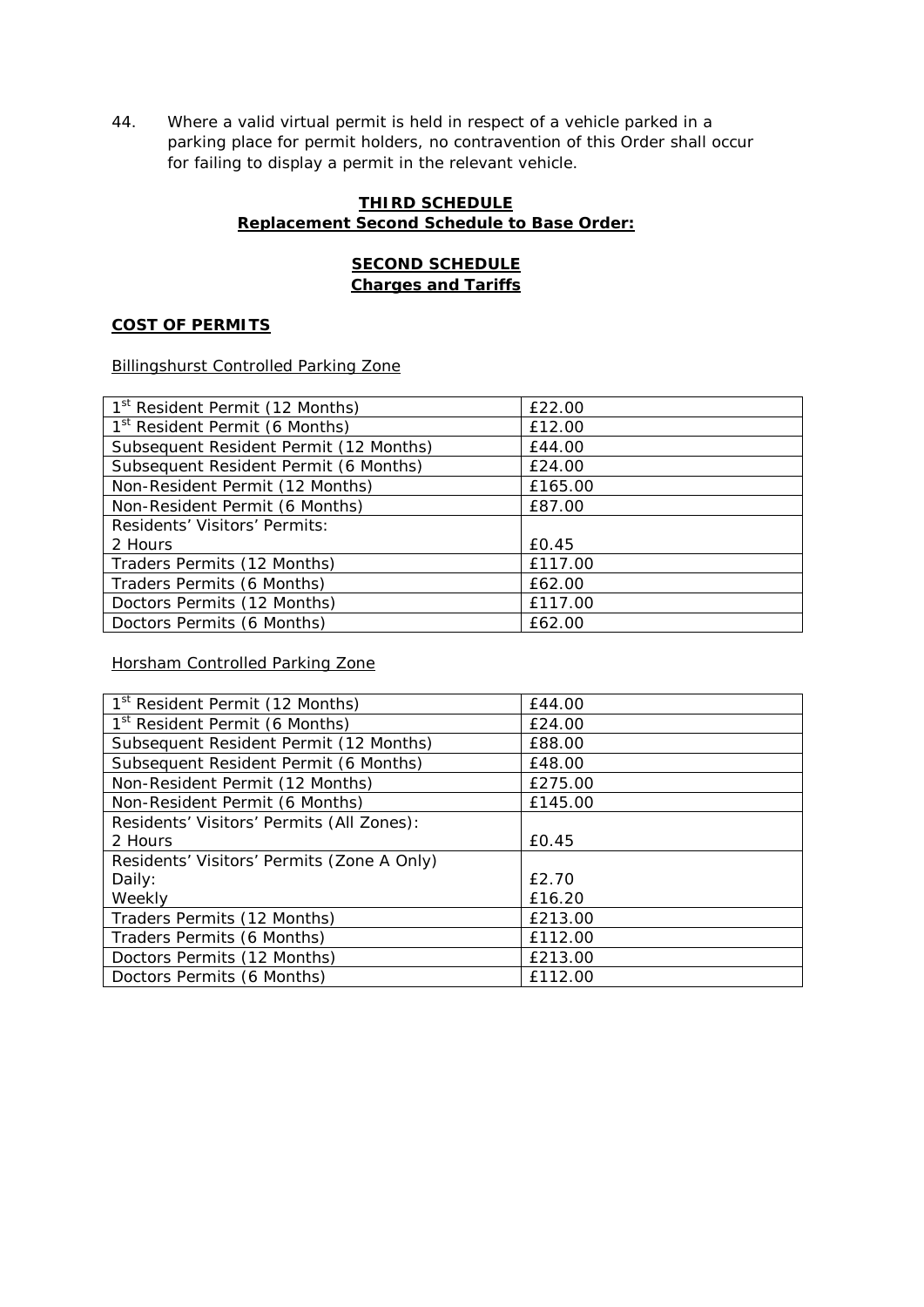## Other Permits (All Permit Zones unless otherwise stated)

| Carers Permits (12 Months)     | £22.00 |
|--------------------------------|--------|
| Carers Permits (6 Months)      | £12.00 |
| Countywide Permits (12 Months) | £25.00 |
| Countywide Permits (6 Months)  | £14.00 |
| Healthcare Permits (12 Months) | £25.00 |
| Healthcare Permits (6 Months)  | £14.00 |

#### Discount on permits for Low Emission Vehicles

The issuing Authority will apply a 25% discount to Residents Permits and Non-Residents Permits purchased for use in a Low Emission Vehicle.

Dispensation Notices (All Permit Zones excluding Pay and Display Areas)

| Dispensation Notices: |        |
|-----------------------|--------|
| Per Day               | £10.00 |
| Per Week              | £60.00 |

### **PAY AND DISPLAY TARRIFS AND CHARGES**

Cost of Pay and Display Tickets

|               | Cost per 30<br>minutes | Cost per hour |
|---------------|------------------------|---------------|
| Billingshurst | £0.30                  | £60.00        |
| Horsham       | £0.70                  | £1.40         |

Dispensation Notices in Pay and Display Areas

|                         | Daily Charge | <b>Weekly Charge</b> |
|-------------------------|--------------|----------------------|
| Billingshurst           | £13.00       | £78.00               |
| Horsham                 | £16.00       | £96.00               |
| All Other Pay and       | £10.00       | £60.00               |
| <b>Display Areas in</b> |              |                      |
| <b>Horsham District</b> |              |                      |

Designation of Pay and Display Tariff Zones

The roads in the Pay and Display Tariff Zones in Horsham are as follows:

#### **Billingshurst**

1. Daux Road

#### **Horsham**

- 1. Barttelot Road
- 2. Bishopric
- 3. Denne Road
- 4. Fordingbridge Close
- 5. London Road
- 6. Normandy
- 7. North Parade
- 8. North Street
- 9. Springfield Road